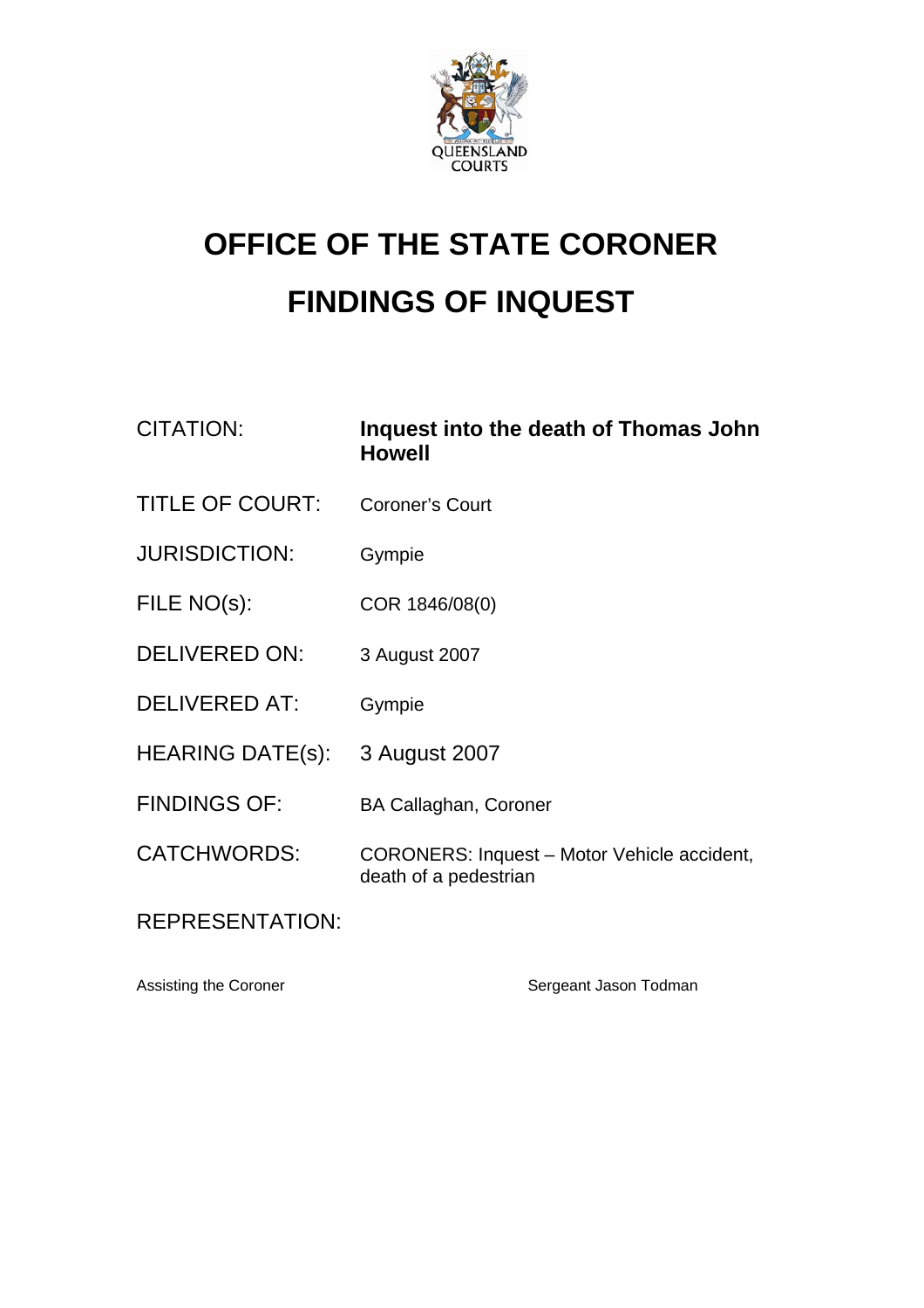An inquest was held into the death of Thomas John Howell (the deceased) on 3 August 2007. A Queensland Police Service report was submitted to the Court for consideration along with statements from Roy Cotterell Mayfield (bus driver of the vehicle that hit the deceased), Karen Yvonne Roongsang (adult witness to the incident), Anthony Paul Green (bus driver of the second bus travelling behind that driven by Mayfield) and Tracey Louise McPaul and Brendan Charles Ross (2 passengers on the bus driven by Mayfield) and Andrew John King (police officer). The police report contained the autopsy certificate from Dr Springhall that advised the cause of death was due to crush injuries to head and chest due to being run over by a bus. The police report also contained a comprehensive report of the incident location including maps, photographs and diagrams of the area and photographs of the bus and the items that could have impeded the drivers view. Mayfield and Roongsang were called to give oral evidence.

Mayfield is a 73 year old gentleman who was employed part time as a bus driver for Pollys Coaches at the time of the incident. He had extensive experience as a school bus driver. There was nothing in Mayfield's health that contributed to this incident.

On the day of the incident Mayfield picked up the deceased and others at the Gympie High School. Mayfield stopped at the cricket nets on Wises Road to let a student off and continued travelling along Wises Road a short distance to a give way sign where he stopped to give way to traffic. Mayfield moved the bus away from the give way sign when the deceased ran down the aisle calling out for Mayfield to stop the bus. Mayfield stopped the bus and the deceased quickly exited it. Mayfield closed the doors of the bus, checked the side rear view mirror to see if there was any traffic to give way to and proceeded forward. He then saw the deceased in front of the bus. The deceased fell in front of the bus and under the front wheels of the bus. Mayfield steered the bus to the right in an attempt to avoid the rear wheels hitting the deceased. At the point of impact Mayfield estimated the bus was travelling at approximately 10 km per hour. Mayfield's evidence was that by the time he saw the deceased it was impossible to avoid hitting him.

Roongsang's evidence corroborated that of Mayfield as did the statements from those travelling in the bus.

Where Mayfield stopped to let the deceased off the bus was not a designated stop. Mayfield's evidence was that stopping at undesignated stops regularly occurred and this had been the case for the 43 years he had been driving a bus and was done for many and various reasons. The stop was at the request of the passenger and he would stop where requested as long as it was safe and it was not a small child requesting him to make the stop. Where Mayfield let the deceased off was not unsafe. It was approximately 10 metres prior to a slow point in the road, one where pedestrians crossed and the deceased was a 14 year old who had been travelling in Mayfield's bus for some 18 months.

Mayfield gave evidence that each year the Department of Transport visited his employer and gave out a policy document concerning the rights and responsibilities of those involved with student bus travel. This document was presented to the court. This document states that the expected behaviour of students was to use designated stops. It does not specifically refer to drivers using designated stops.

It appears from Mayfield's evidence that the accepted practice is for a driver to accede to a request to stop the bus at an undesignated stop and in regional areas I cannot see how this could be avoided. It seems students use these school buses to get them to sports, shops and other places.

The other aspect that I examined was whether there was anything impeding the sight of Mayfield to be able to see the deceased once he exited the bus. The only items that could have impeded his vision at the front of the bus were the ticketing machine and the route card. These items could have obscured his view of the deceased crossing in front of the bus. Mayfield's evidence is that now the route card is affixed to the top of the windscreen behind the sun visor. The ticketing machine is relatively small and I cannot see how it could be located elsewhere.